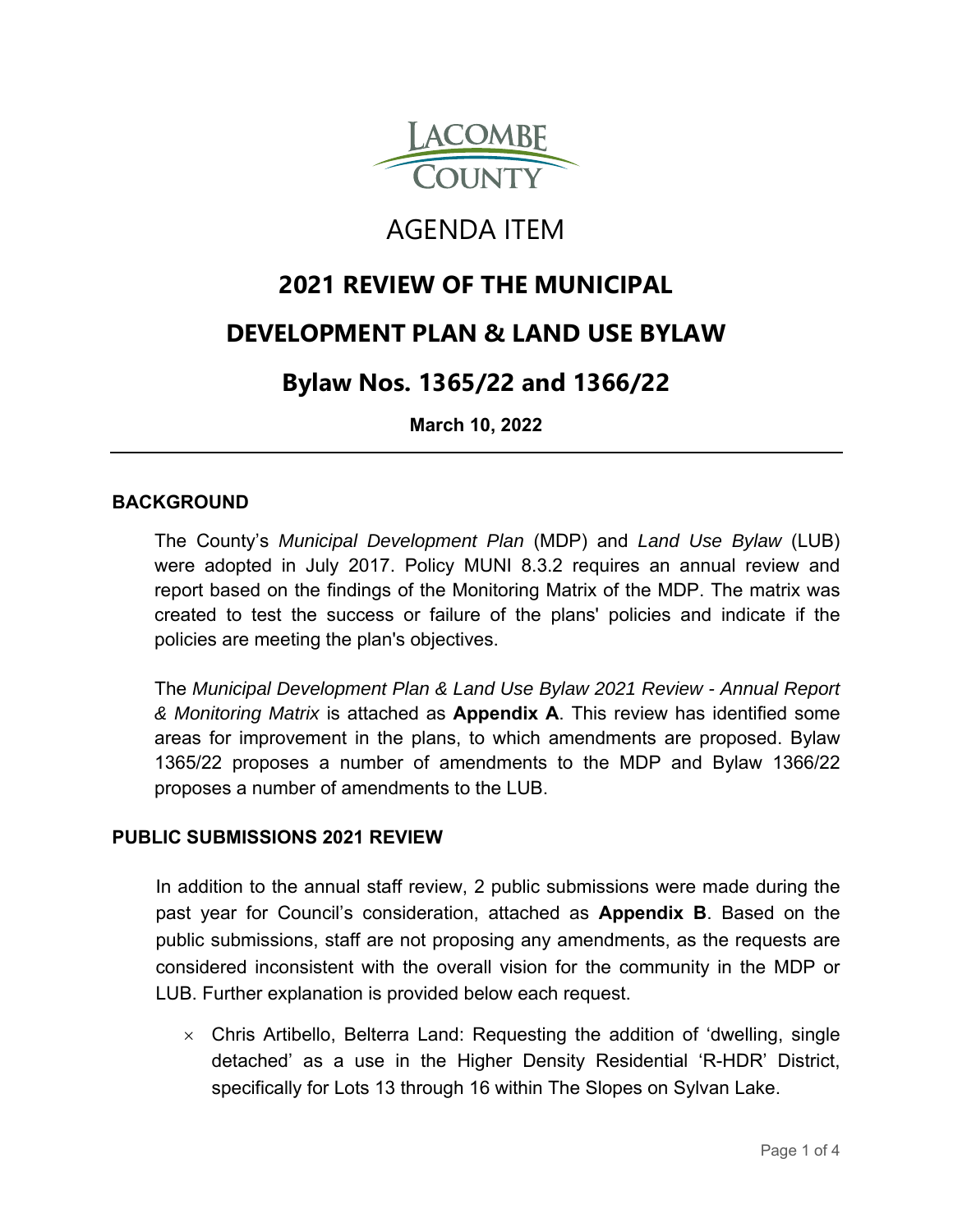- o The request is considered inconsistent with the overall purpose of the Higher Density Residential 'R-HDR' District. The purpose of the 'R-HDR' District as stated in the *Land Use Bylaw* is "to allow for higher density, multi-unit housing with associated commercial uses, in return for the dedication of publicly accessible open space."
- o Further, if the use 'dwelling, single detached' was considered appropriate for the District, it would have to be added as a use for all R-HDR lots in the County, it could not be lot specific.
- $\times$  Kevin Kallis, Kountry Kamping: requesting 'campground, major' be listed as a use in the Agricultural 'A' District.
	- o The request is considered inconsistent with the overall purpose of the Agricultural 'A' District. The purpose of the 'A' District as stated in the *Land Use Bylaw* is "to provide a land base to support a variety of agricultural operations. Other uses may be considered in this District based upon their compatibility with surrounding agricultural operations". Based on the impacts of large campgrounds, staff do not feel a 'campground, major' is a compatible use with surrounding agricultural operations.
	- o Currently, 'campground, major' is a listed discretionary use in the Recreation 'PR' District, Hamlet Public Recreation 'PR-H' District and the Recreational Vehicle Resort 'R-RVR' District. All of these districts have the purpose of facilitating recreational uses and activities, and the rezoning process allows the public an opportunity for input to ensure the future use is compatible with surrounding lands. The rezoning process also follows the *Municipal Development Plan* growth management strategy, where rezoning is focused within future plan areas, where development is considered most suitable, to help protect the majority of remaining land for agricultural use. Allowing large campgrounds in agricultural areas would circumvent the purpose of the County's growth management strategy.
	- o Campgrounds in the 'A' District are also not held to the high level of infrastructure servicing requirements that campgrounds in the 'PR' District or 'R-RVR' District are. Specifically in lake plan areas, allowing large campgrounds on 'A' District lands would circumvent the high standards of infrastructure servicing typically required as per the *Land Use Bylaw*.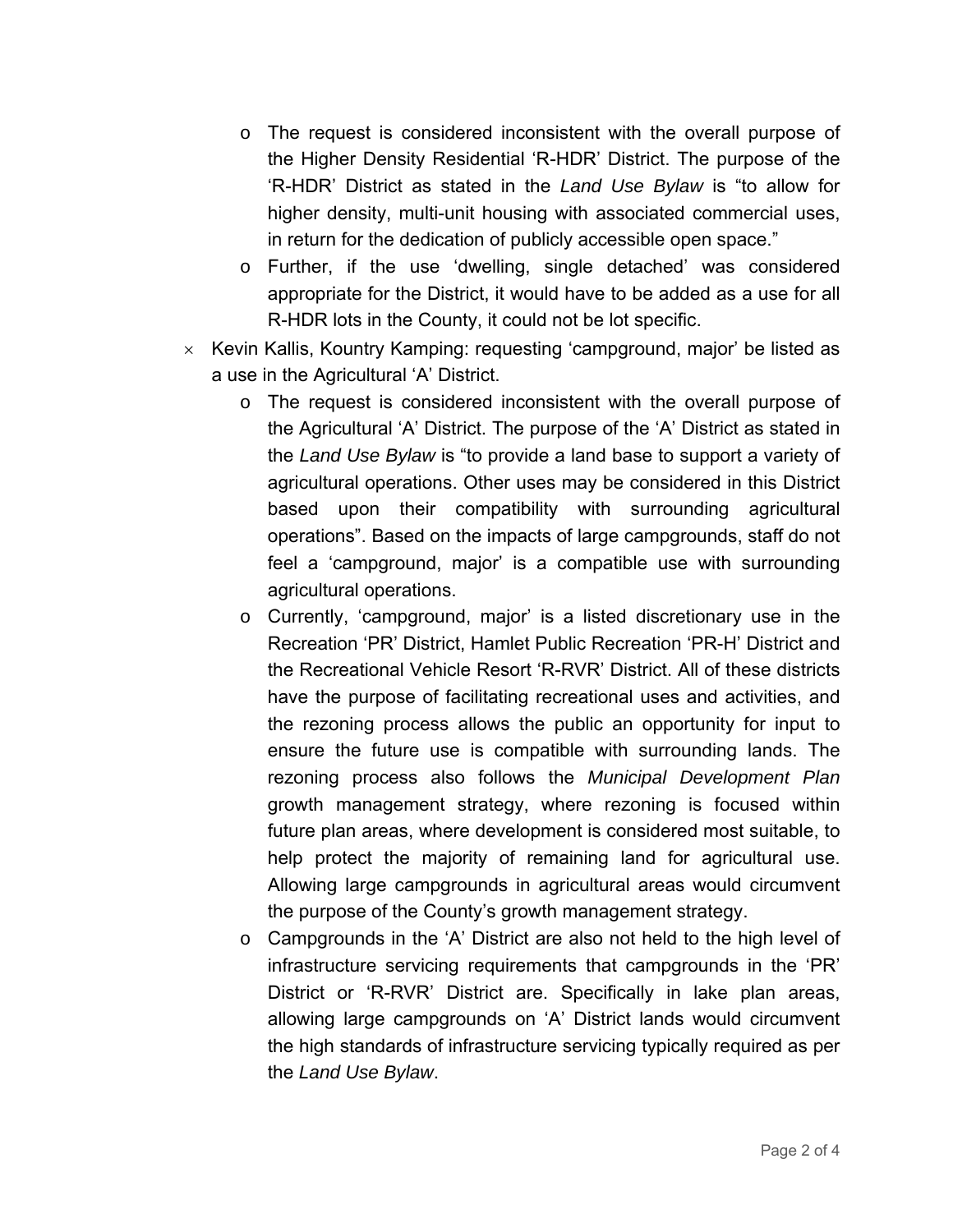# **SUMMARY OF PROPOSED AMENDMENTS**

The following is a summary of amendments being brought forward and an explanation as to why these changes are being proposed.

# **Municipal Development Plan (Bylaw 1365/22 – Appendix C)**

#### *Annual Review Amendments*

- 1. Section 8.6, Indigenous Peoples: Insert new section, Add Policies MUNI 8.6.1 Acknowledging Land and People, MUNI 8.6.2 Communication and Collaboration with Indigenous Peoples and MUNI 8.6.3 Honoring Reconciliation
- 2. Section 9.1, Glossary of Terms: Insert definition for a 'right-of-way, undeveloped'.

#### *Assorted Housekeeping Amendments*

- 3. Section 8.5, Collaboration with Neighbouring Municipalities: Remove reference in first paragraph to no Intermunicipal Development Plan around Sylvan Lake
- 4. Section 9.2, Glossary of Abbreviations: Remove Municipal Government Board (MGB), add Land and Property Rights Tribunal (LPRT)

## **Land Use Bylaw (Bylaw 1366/22 – Appendix D)**

#### *Annual Review Amendments*

- 1. Section 1.6, Definitions: Insert 'agri-commercial' and insert 'agri-industrial' definitions
- 2. Part 7, Commercial Land Use Districts: List 'agri-commercial' definition as a permitted use in General Commercial 'C-GC' District, Highway Commercial 'C-HC' District, and a discretionary use in the Hamlet Commercial 'C-H' **District**
- 3. Part 7, Industrial Land Use Districts: List 'agri-industrial' definition as a permitted use in the Business Industrial 'I-BI' District, and a discretionary use in the Heavy Industrial 'I-HI' District and Hamlet Industrial 'I-H' District. Remove 'agricultural service facility' from Business Industrial 'I-BI' District.

## *Assorted Housekeeping Amendments*

- 4. Section 4.1 and 4.2: Update due to *Municipal Government Act* changes regarding development appeal boards
- 5. Part 7, Land Use Districts: Insert missing words in the purpose of the Hamlet Industrial 'I-H' District